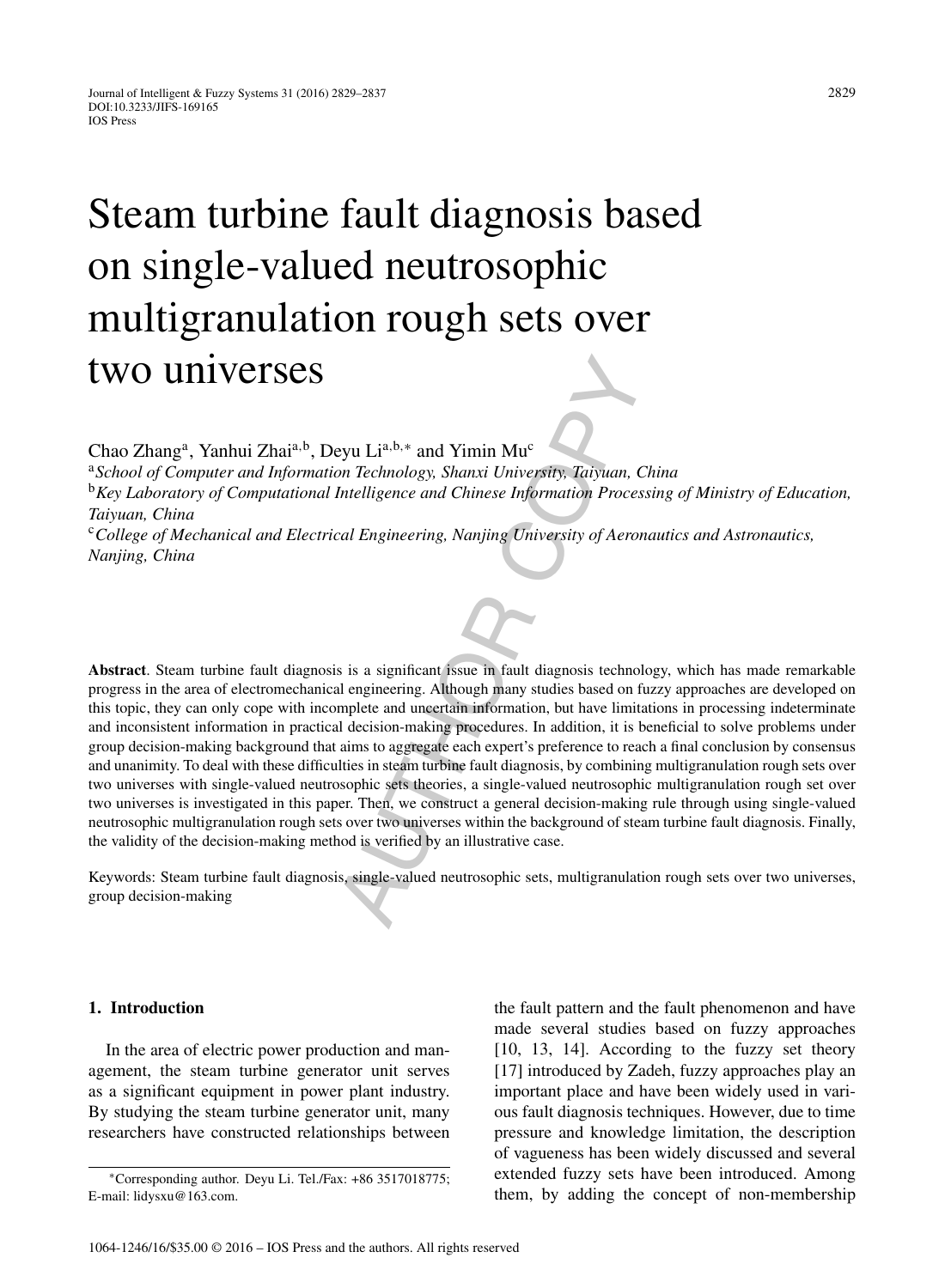function in fuzzy sets, Atanassov [16] generalized this idea to the intuitionistic fuzzy set (IFS), which is expressed by a membership function and a nonmembership function. Thus, it provides a flexible framework for handling fuzziness and uncertainty. However, due to the complexity of objective things, the IFS can not cope with all kinds of uncertainties perfectly like problems including inconsistent or indeterminate information. Hence, the IFS have been further expanded.

Smarandache [8] founded the theory of neutrosophic sets. A neutrosophic set is a set that each element in neutrosophic sets is characterized by a degree of truth, indeterminacy, and falsity, respectively. However, neutrosophic sets can be only applied in philosophical problems. To use neutrosophic sets easily in practical applications, Wang et al. [9] further developed the definition and some operational laws of single-valued neutrosophic sets. Since then, many scholars have extended single-valued neutrosophic set theory from different viewpoints and obtained an increasing number of achievements [11, 12, 15].

In addition, group decision-making using multigranulation rough sets over two universes [3] constitutes another approach to aid steam turbine fault diagnosis. The multigranulation rough set over two universes takes full advantages of rough set over two universes [7] and multigranulation rough set [21, 22] theories. These two theories are both generalization forms of classical rough sets [23].

In rough set theory, many existing studies are focusing on the same universe and few researches have been conducted about the approximation operators over different universes. By introducing rough sets model over two universes, it is advantageous for experts to express their preferences about intrinsic relationships involving two different objections, such as the relation between the fault pattern and the fault phenomenon for a steam turbine generator unit. More details about latest achievements of rough sets on two universes model can be found in the literatures [2, 4, 7, 18].

For multigranulation rough sets, according to problem solving targets and different user's requirements, it is more reasonable to depict the target concept by considering multiple relations on the universe. According to the different risk decision-making strategies, Qian and Liang [21, 22] developed multigranulation rough sets model by employing SCRD strategy (seeking common ground while reserving differences) and SCED strategy (seeking common

ground while eliminating differences). Later, since multigranulation rough sets model has demonstrated its superior performances via rule acquisition and information fusion, there have been many studies on this topic [3, 5, 6, 19, 20].

In this paper, to handle issues of single-valued neutrosophic data analysis and group decision-makings in steam turbine fault diagnosis, it is necessary to develop single-valued neutrosophic (SVN) multigranulation rough sets over two universes model by combining single-valued neutrosophic sets with multigranulation rough sets over two universes. Then, we will explore a novel decision-making approach to steam turbine fault diagnosis problems by utilizing the proposed model. Moreover, we give an illustrative example to interpret the fundamental steps and a practical application to steam turbine fault diagnosis.

a set that each<br>
a set that each<br>
a multigranulation rough<br>
aracterized by a<br>
d falsity, respections, we will explore a nove<br>
a mome operator interpretions, wang et al.<br>
To use neutro-<br>
ive example to interpretions, wang e Comparing previous studies of approaches to fault diagnosis techniques, this paper makes the following main contributions: (1) By combining multigranulation rough sets over two universes with single-valued neutrosophic sets theories, a single-valued neutrosophic multigranulation rough set over two universes is developed in this paper; (2) The model of SVN multigranulation rough sets over two universes provides engineers with a flexible way to analyze the relation between fault patterns and fault characteristics and integrate several experts' preferences for steam turbines; (3) This study develops a reasonable fault diagnosis approach under uncertain environment.

The paper is organized as follows. Section 2 gives a brief introduction to single-valued neutrosophic sets. Section 3 develops the model of SVN multigranulation rough sets over two universes. Then, we construct a general decision-making rule to steam turbine fault diagnosis problems through using the proposed rough set model in Section 4. An illustrative case is provided in Section 5 to show the effectiveness of our approach. Concluding remarks are given in Section 6.

## **2. Preliminaries**

Neutrosophic sets [8] were introduced by Smarandache based on philosophical viewpoints, since it is difficult to apply neutrosophic sets to various practical problems, Wang et al. [9] developed the concept of single-valued neutrosophic set, which can be regarded as a subclass of the neutrosophic set and a powerful structure in reflecting an expert's indeterminate and inconsistent preferences in real-life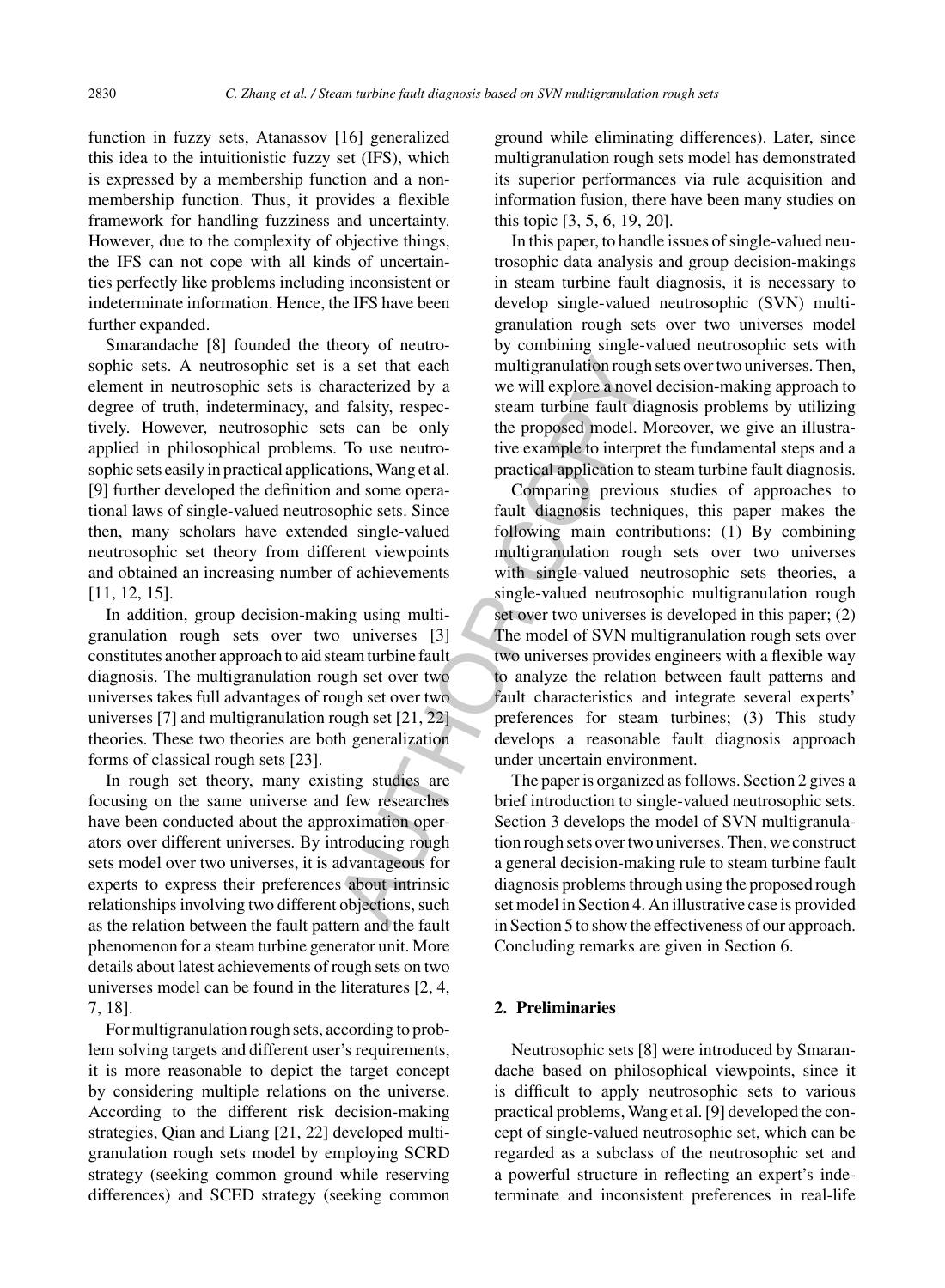decision-making procedures. In what follows, we review the concept of single-valued neutrosophic set.

**Definition 2.1.** Let U be the universe of discourse, a single-valued neutrosophic set A on U is characterized by a truth-membership function  $T_A(x)$ , an indeterminacy-membership function  $I_A(x)$  and a falsity-membership function  $F_A(x)$ . Then, a singlevalued neutrosophic set A can be expressed as the following mathematical symbol:

$$
A = \{ \langle x, T_A(x), I_A(x), F_A(x) \rangle \, | x \in U \},
$$

where  $T_A(x)$ ,  $I_A(x)$ ,  $F_A(x) \in [0, 1]$  for all  $x \in U$ to the set A. Hence, the sum of  $T_A(x)$ ,  $I_A(x)$  and  $F_A(x)$  satisfies the condition:  $0 \leq T_A(x) + I_A(x) + I_A(x)$  $F_A(x) \leq 3$ .

Let  $U$  be the universe of discourse, then the set of all single-valued neutrosophic sets on  $U$  is denoted by  $SVN(U)$  in this paper. Moreover,  $\forall A \in SVN(U)$ . Based on the above definition, Wang et al. [9] defined the following operational laws on single-valued neutrosophic sets.

**Definition 2.2.** Let U be the universe of discourse,  $\forall A, B \in SVN(U)$ , then

- (1) The complement of A is denoted by  $A<sup>c</sup>$  such that for any  $x \in U$ ,  $A^{c} = \{ \langle x, F_{A}(x), 1 - I_{A}(x), T_{A}(x) \rangle | x \in U \};$
- (2) the intersection of A and B is denoted by  $A \cap B$  such that for any  $x \in U$ ,  $A \cap B = \{ \langle x, T_A(x) \wedge T_B(x), I_A(x) \vee I_B(x),$  $F_A(x) \vee F_B(x)$  | $x \in U$  };
- (3) the union of A and B is denoted by  $A \cup B$ such that for any  $x \in U$ ,  $A \cup B = \{ \langle x, T_A(x) \vee T_B(x), I_A(x) \wedge I_B(x), I_B(x) \rangle \}$  $F_A(x) \wedge F_B(x) \rangle |x \in U;$
- (4)  $A \oplus B = \{ \langle x, T_A(x) + T_B(x) T_A(x) T_B(x) \rangle,$  $I_A(x) + I_B(x) - I_A(x) I_B(x)$ ,  $F_A(x) + F_B(x) - F_A(x) F_B(x) |x \in U;$
- (5)  $\lambda \cdot A = \{ (x, 1 (1 T_A(x))^{\lambda}, 1 (1 - I_A(x))^{\lambda},$  $1-(1-F_A(x))^{\lambda}$  | $x \in U$  };
- (6) the normalized Euclidian distance between A and  $B$  is denoted by  $d(A, B)$ ,

$$
d(A, B)
$$

$$
= \sqrt{\frac{1}{3n} \sum_{i=1}^{n} \left\{ \frac{(T_A(x_i) - T_B(x_i))^2 + (I_A(x_i))}{-I_B(x_i))^2 + (F_A(x_i) - F_B(x_i))^2} \right\}}.
$$

To compare the magnitude of different singlevalued neutrosophic sets, Zhang et al. [11] introduced the following comparison laws.

**Definition 2.3.** Let the single-valued neutrosophic set  $A = \{ \langle x, T_A(x), I_A(x), F_A(x) \rangle | x \in U \},\$ the score function set of A is defined as:  $s(A)$  =  $\{\langle x, T_A(x) + 1 - I_A(x) + 1 - F_A(x) \rangle \mid x \in U\}.$ 

## **3. SVN multigranulation rough sets over two universes**

This section will establish the concept of the SVN relation over two universes as well as SVN multigranulation rough sets over two universes from optimistic and pessimistic views.

**Definition 3.1.** Suppose U and V are two universes of discourse, a single-valued neutrosophic relation R from  $U$  to  $V$  is defined by:

$$
R = \{ \langle (x, y), \mu_R(x, y), \nu_R(x, y), \omega_R(x, y) \rangle \mid (x, y) \in U \times V \},
$$

where  $\mu_R(x, y)$ ,  $\nu_R(x, y)$ ,  $\omega_R(x, y) \in [0, 1]$ , denoting the truth-membership, the indeterminacymembership and the falsity-membership for all  $(x, y) \in U \times V$ , respectively. And the family of all SVN relations over  $U \times V$  is represented by  $SVNR$  ( $U \times V$ ).

 $\langle A(x), I_A(x) \rangle$ <br>  $\langle A(x), I_A(x) \rangle$ <br>  $\langle A(x), I_A(x) \rangle$ <br>  $\langle A(x), I_A(x) \rangle$ <br>  $\langle A(x), I_A(x) \rangle$ <br>  $\langle A(x), I_A(x) \rangle$ <br>
Definition 3.1. Suppose, a single-<br>
on *U* is denoted from *U* to *V* is defined<br>  $\langle A(x) + I_A(x) \rangle$ <br>  $\langle A(x) + I_A(x) \rangle$ <br>  $\langle A(x) + I_B(x) \rangle$ <br> **Definition 3.2.** Suppose U and V are two universes of discourse,  $R_i \in \text{SVNR}(U \times V)$  are the single-valued neutrosophic relations over  $U \times V$ , the pair  $(U, V, R_i)$ is called a single-valued neutrosophic multigranulation approximation space over two universes. For any  $A \in SVM(V)$ , the optimistic lower and upper approximations of A in terms of  $(U, V, R_i)$  are defined by:

$$
\sum_{i=1}^{m} R_i^o (A) = \{ \langle x, \mu_{m} o (x), \sum_{i=1}^{m} R_i (A) \rangle \mid x \in U \},
$$
\n
$$
\sum_{i=1}^{m} R_i^o (A) \sum_{i=1}^{m} R_i (A) \sum_{i=1}^{m} R_i (A)
$$
\n
$$
\sum_{i=1}^{m} R_i^o (A) = \{ \langle x, \mu_{m} o (x), \sum_{i=1}^{m} R_i (A) \rangle \mid x \in U \},
$$
\n
$$
\sum_{i=1}^{m} R_i^o (A) \sum_{i=1}^{m} R_i (A)
$$
\n
$$
\sum_{i=1}^{m} R_i (A) \sum_{i=1}^{m} R_i (A)
$$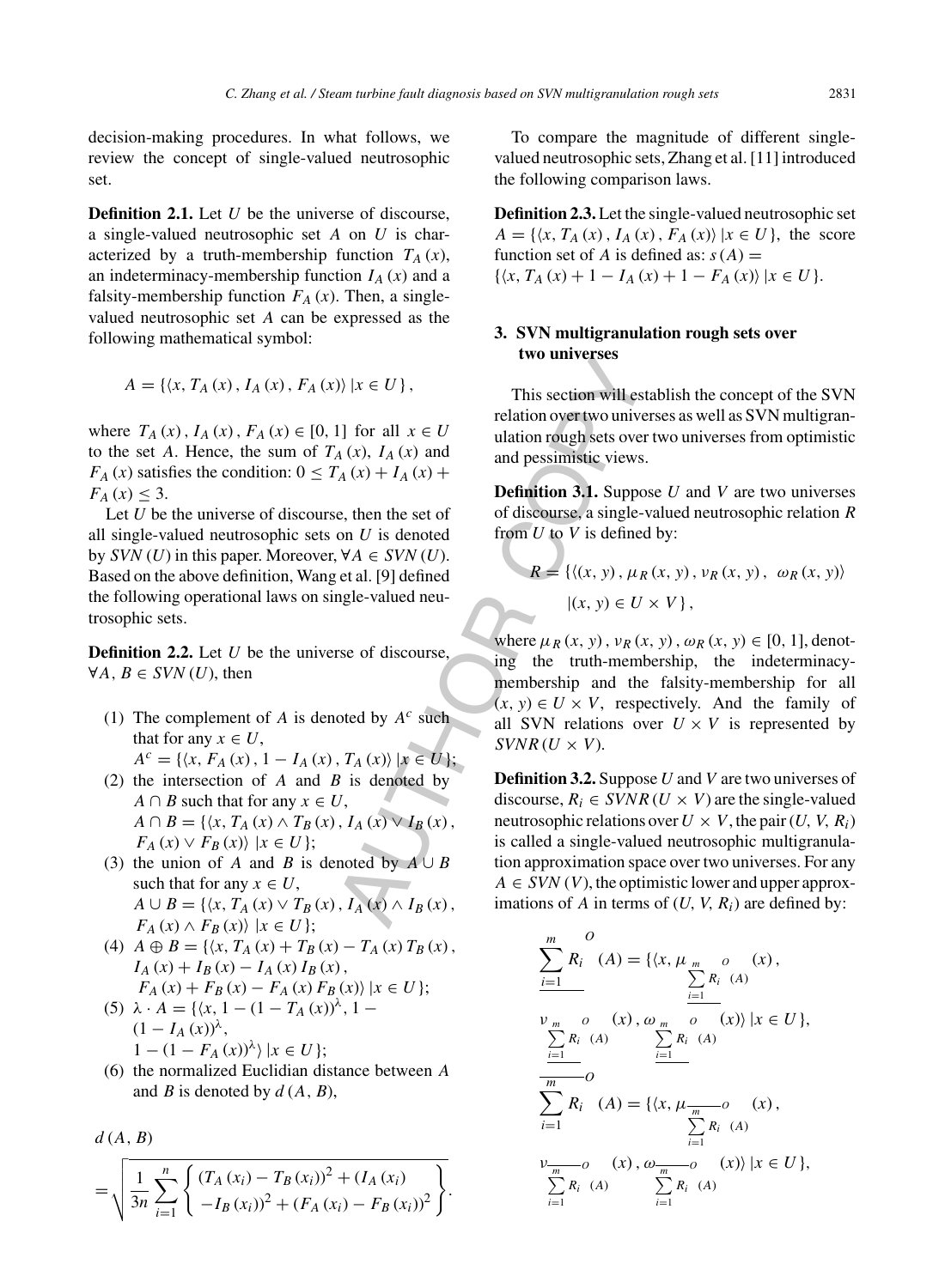where:

$$
\mu_{m} \circ (x) = \bigvee_{i=1}^{m} \wedge_{y \in V} [\omega_{R}(x, y) \vee \mu_{A}(y)],
$$
  
\n
$$
\sum_{i=1}^{m} R_{i} (A)
$$
  
\n
$$
\nu_{m} \circ (x) = \bigwedge_{i=1}^{m} \vee_{y \in V} [(1 - \nu_{R}(x, y)) \wedge \nu_{A}(y)],
$$
  
\n
$$
\sum_{i=1}^{m} R_{i} (A)
$$
  
\n
$$
\omega_{m} \circ (x) = \bigwedge_{i=1}^{m} \vee_{y \in V} [\mu_{R}(x, y) \wedge \omega_{A}(y)],
$$
  
\n
$$
\sum_{i=1}^{m} R_{i} (A)
$$
  
\n
$$
\mu_{m} \circ (x) = \bigwedge_{i=1}^{m} \vee_{y \in V} [\mu_{R}(x, y) \wedge \mu_{A}(y)],
$$
  
\n
$$
\sum_{i=1}^{m} R_{i} (A)
$$
  
\n
$$
\nu_{m} \circ (x) = \bigvee_{i=1}^{m} \wedge_{y \in V} [\nu_{R}(x, y) \vee \nu_{A}(y)],
$$
  
\n
$$
\sum_{i=1}^{m} R_{i} (A)
$$
  
\n
$$
\omega_{m} \circ (x) = \bigvee_{i=1}^{m} \wedge_{y \in V} [\omega_{R}(x, y) \vee \omega_{A}(y)].
$$

We call  $\left(\sum^m\right)$  $\sum_{i=1}$ Ri  $\overline{O}$  $(A), \overline{\sum_{m=1}^{m}}$  $\sum_{i=1}$ Ri  $\overline{O}$ (A)) an optimistic SVN multigranulation rough set over two universes of A in terms of  $(U, V, R<sub>i</sub>)$ . Similar to the optimistic SVN multigranulation rough set over two universes, the pessimistic version of SVN multigranulation rough set over two universes will be introduced in the following part.

**Definition 3.3.** Suppose U and V are two universes of discourse,  $R_i \in SVNR$  ( $U \times V$ ) are the single-valued neutrosophic relations over  $U \times V$ , the pair  $(U, V, R_i)$ is called a single-valued neutrosophic multigranulation approximation space over two universes. For any  $A \in SVM(V)$ , the pessimistic lower and upper approximations of A in terms of  $(U, V, R_i)$  are defined by:

$$
\sum_{i=1}^{m} R_i^P(A) = \{ \langle x, \mu_{m} \rangle P (x), \sum_{i=1}^{p} R_i^P(A) \rangle \mid x \in U \},
$$
\n
$$
\sum_{i=1}^{w} R_i^P(A) \sum_{i=1}^{p} R_i^P(A) \sum_{i=1}^{p} R_i^P(A) \rangle |x \in U \},
$$
\n
$$
\sum_{i=1}^{m} R_i^P(A) = \{ \langle x, \mu_{m} \rangle P (x), \sum_{i=1}^{p} R_i^P(A) \rangle \}
$$

$$
\sum_{i=1}^{m} P \n\begin{array}{c}\n\{x\}, \, \omega_{m} - P \n\end{array}\n\quad (x) \} \, |x \in U \},
$$

where:

$$
(x, y)) \wedge \nu_A(y) ,
$$
\n
$$
\mu_{m} P (x) = \sum_{i=1}^{m} \lambda_{y \in V} [\omega_R(x, y) \vee \mu_A(y) ],
$$
\n
$$
\nu_{m} P (x) = \sum_{i=1}^{m} \lambda_{y \in V} [(\mathbf{1} - \nu_R(x, y) \wedge \nu_A(y) ],
$$
\n
$$
\nu_{m} P (x) = \sum_{i=1}^{m} \nu_{y \in V} [(\mathbf{1} - \nu_R(x, y) \wedge \nu_A(y) ],
$$
\n
$$
\nu_{m} P (x) = \sum_{i=1}^{m} \nu_{y \in V} [\mu_R(x, y) \wedge \omega_A(y) ],
$$
\n
$$
\nu_{m} P (x) = \sum_{i=1}^{m} \nu_{y \in V} [\mu_R(x, y) \wedge \mu_A(y) ],
$$
\n
$$
\nu_{m} P (x) = \sum_{i=1}^{m} \nu_{y \in V} [\mu_R(x, y) \wedge \mu_A(y) ],
$$
\n
$$
\nu_{m} P (x) = \sum_{i=1}^{m} \lambda_{y \in V} [\nu_R(x, y) \vee \nu_A(y) ],
$$
\n
$$
\nu_{m} P (x) = \sum_{i=1}^{m} \lambda_{y \in V} [\nu_R(x, y) \vee \nu_A(y) ].
$$
\nnoptimistic SVM  
\no universes of A  
\nno optimistic SVM  
\no universes of A  
\n*W*<sub>e</sub> call  $(\sum_{i=1}^{m} R_i (A), \sum_{i=1}^{m} R_i (A))$  a pessimistic  
\no universes, the SVM multiplication rough set over two universes  
\nranulation rough  
\nthe single-valued  
\nthe pair  $(U, V, R_i)$   
\nthe single-valued  
\nthe pair  $(U, V, R_i)$   
\nthe single-valued  
\nin the fol-  
\n $4. \text{Steam turbine fault diagnosis using SVM\nin multigramula-\nand unverses. For any patterns of steam turbine and  $V = \{y_1, y_2, ..., y_k\}$  be a set of different fault  
\nmatrix patterns of steam turbine and  $V = \{y_1, y_2, ..., y_k\}$  be a set of different fault  
\nmatrix for any patterns of steam turbine and  $V = \{y_1, y_2, ..., y_k\}$$ 

SVN multigranulation rough set over two universes of A in terms of  $(U, V, R_i)$ .

# **4. Steam turbine fault diagnosis using SVN multigranulation rough sets over two universes**

Let  $U = \{x_1, x_2, \ldots, x_j\}$  be a set of different fault patterns of steam turbine and  $V = \{y_1, y_2, \ldots, y_k\}$  be a set of frequency ranges. Let  $R_i \in SVNR$  ( $U \times V$ )  $(i = 1, 2, \ldots, m)$  be *m* single-valued neutrosophic relations over  $U \times V$ , indicating various system fault knowledge base in the form of the single-valued neutrosophic set data provided by  $m$  mechanical engineers. In what follows, we also let  $A \in SVM(V)$  be the fault testing sample. Thus, we obtain a singlevalued neutrosophic information system which is denoted as  $(U, V, R_i, A)$ .

Based on above descriptions, we can calculate optimistic and pessimistic lower and upper approximations of A. And by virtue of above definitions, we can further calculate the sets:  $\sum_{n=1}^{\infty}$  $\sum_{i=1}$ Ri  $\overline{O}$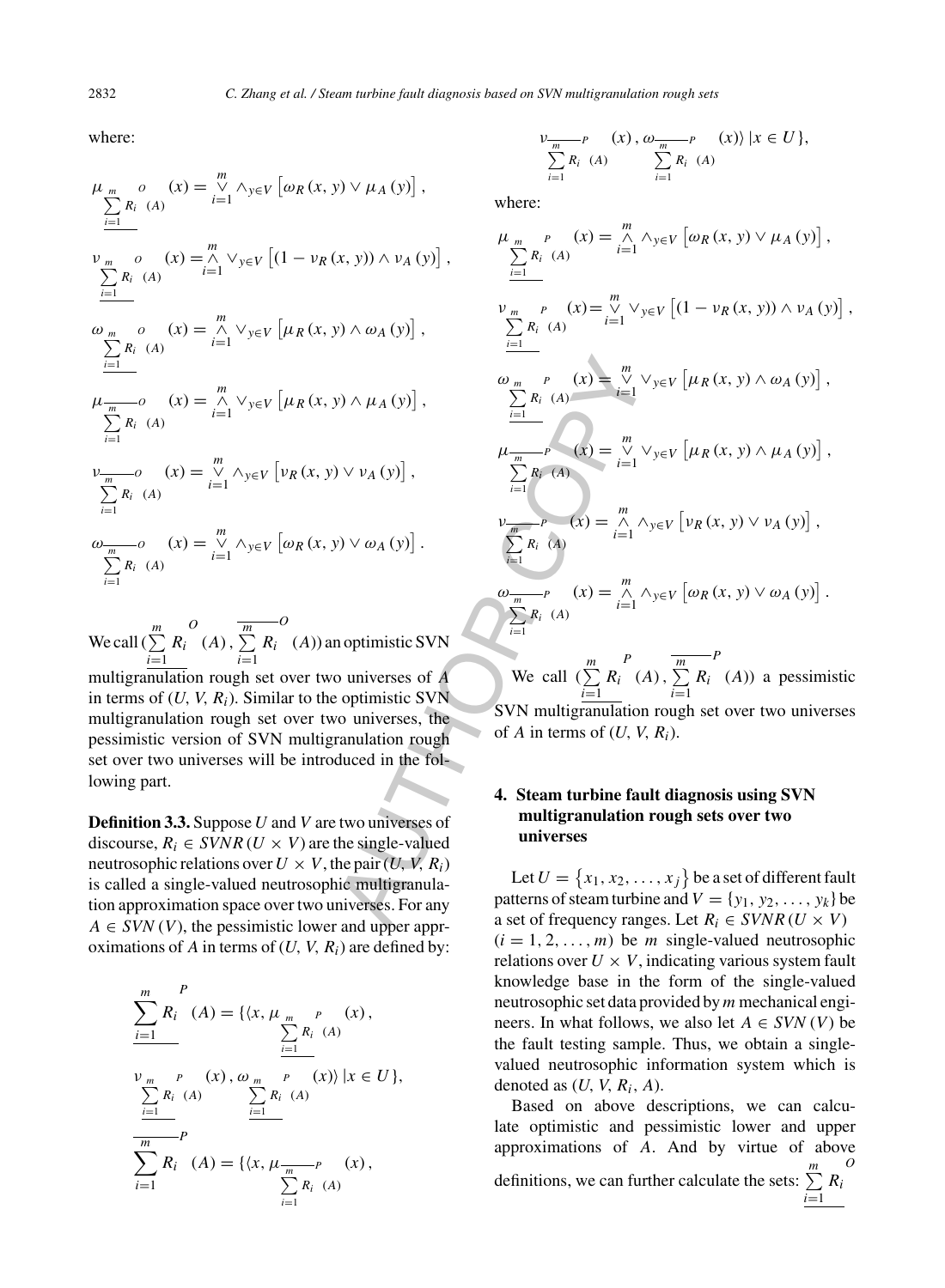$$
(A) \oplus \sum_{i=1}^{m} R_i \quad (A), \quad \sum_{i=1}^{m} R_i \quad (A) \oplus \sum_{i=1}^{m} R_i \quad (A)
$$
 and  

$$
\frac{1}{2} (\sum_{i=1}^{m} R_i \quad (A) \oplus \sum_{i=1}^{m} R_i \quad (A)) \oplus \frac{1}{2} (\sum_{i=1}^{m} R_i \quad (A) \oplus \sum_{i=1}^{m} R_i \quad (A))
$$
  

$$
\sum_{i=1}^{m} R_i \quad (A)),
$$
 which indicate the optimistic decision

 $\sum_{i=1}$ criterion, the pessimistic decision criterion, and the weighted decision criterion of the previous two criteria with the weighted value 0.5. In practical decision-making situations, according the principle of risk decision-making in classical operational research, these sets represent SVN multigranulation rough sets over two universes with maximum, medium and minimum risk in aggregating expert's decision-making preferences. Thus, it is necessary to choose an ideal SVN multigranulation rough sets over two universes from optimistic and pessimistic ones as the decision-making basis. In what follows, based on prospect theory [1], we introduce decisionmaking rules for steam turbine fault diagnosis procedures.

In risk decision-making environment, the decisionmaking behavior is not entirely rational, and existing decision-making approaches are based on expected utility theory that believes decision-makers are completely rational. Thus, the expected utility theory is not valid in complex real-life decision-making situations. On the basis of various experiments, prospect theory pursues the most satisfactory decision result rather than the one with the most largest expected utility. Thus, prospect theory can better reflect subjective risk attitude in decision-making processes. In prospect theory, the key element is the prospect value V, that is determined by decision weight function  $w(p_i)$  and value function  $v(\Delta x_i)$ , which are defined as follows:

$$
V = \sum_{i=1}^{n} w(p_i) v(\Delta x_i);
$$
  

$$
w(p_i) = \begin{cases} \frac{p_i^{\gamma}}{(p_i^{\gamma} + (1 - p_i)^{\gamma})^{\frac{1}{\gamma}}}, \Delta x_i \ge 0\\ \frac{p_i^{\delta}}{(p_i^{\delta} + (1 - p_i)^{\delta})^{\frac{1}{\delta}}}, \Delta x_i < 0\\ v(\Delta x_i) = \begin{cases} (\Delta x_i)^{\alpha}, \Delta x_i \ge 0\\ -\lambda (-\Delta x_i)^{\beta}, \Delta x_i < 0 \end{cases}.\end{cases}
$$

where  $\Delta x_i$  represents the difference between outcome  $x_i$  with probability  $p_i$  and the reference point  $x_0$ , we can see there is a loss if  $x_i$  is smaller than  $x_0$ , while there is a gain if  $x_i$  is larger than  $x_0$ . The coefficients  $\alpha$  and  $\beta$  indicate the curvature of the value function for gains and losses,  $\lambda$  indicate the loss aversion factor and in case of risk aversion  $\lambda > 1$ ,  $\gamma$  and  $\delta$ denote the curvature of the decision weight function for gains and losses.

Based on above discussion, we present an algorithm for steam turbine fault diagnosis model based on SVN multigranulation rough sets over two universes as follows:

**Input:** The relation between the universe U and V provided by decision-makers  $(U, V, R_i)$  and a fault testing sample A.

**Output:** The determined fault pattern.

ing the principle<br>
with maximum,<br>
with maximum,<br>
wegtaing expert's<br>
regating expert's<br>
texting sample A,<br>
with maximum,<br>
texting sample A,<br>
continuation<br>
texting sample A,<br>
and pessimistic<br>
and pessimistic<br>
In what follow **Step 1:** Calculate the sets:  $\sum_{m=1}^{m}$  $\sum_{i=1}$ Ri  $\overline{O}$  $(A),$  $\frac{m}{\sum}$  $\sum_{i=1}$  $R_i$ O  $(A),$  $\sum_{i=1}$ Ri  $\begin{array}{c} P \\ (A) \text{ and } \sum \end{array}$  $\sum_{i=1}$ Ri  $\overline{P}$ (A), respectively. **Step 2:** Calculate the sets:  $\sum_{ }^{m}$  $\sum_{i=1}$ Ri  $\frac{O}{(A) \oplus \sum_{n=1}^{m}}$  $\sum_{i=1}$ Ri O  $(A), \sum^{m}$  $\sum_{i=1}$ Ri  $P$ <sub>(A)⊕</sub> $\frac{m}{\sum}$  $\sum_{i=1}$ Ri  $\overline{P}$  $(A)$ and  $\frac{1}{2}(\sum_{n=1}^{m}$  $\sum_{i=1}$ Ri  $\begin{array}{c}\n O \\
 \hline\n (A) \oplus \sum\nolimits_{n=1}^{m} \n \end{array}$  $\sum_{i=1}$ Ri  $\overline{o}$  $(A))\oplus \frac{1}{2}(\sum_{r=1}^{m}$  $\sum_{i=1}$ Ri P (A)  $\Theta$   $\frac{m}{\sum}$  $\sum_{i=1}$  $R_i$  (A)).  $\overline{F}$ 

**Step 3:** Let the optimistic decision criterion and the pessimistic decision criterion be two alternatives, the weighted decision criterion be the reference point, the one with larger prospect value can be considered as the best alternative.

**Step 4:**In the best alternative, the fault pattern with the largest score function value is the determined fault pattern.

#### **5. An illustrative example**

In steam turbine fault diagnosis, we suppose a set of ten fault patterns denoted as:  $U = \{x_1, x_2, \ldots, x_{10}\},\$ where  $x_i$  ( $j = 1, 2, \ldots, 10$ ) stands for unbalance, pneumatic force couple, offset center, oil-membrane oscillation, radial impact friction of rotor, symbiosis looseness, damage of antithrust bearing, surge, looseness of bearing block, nonuniform bearing stiffness. Another universe  $V = \{y_1, y_2, \ldots, y_9\}$ stands for a set of nine frequency ranges, where  $y_k$  ( $k = 1, 2, \ldots, 9$ ) denotes some frequency ranges for different frequency spectrum:  $C_1 (0.01 - 0.39f)$ ,  $C_2 (0.4 - 0.49f), C_3 (0.5f), C_4 (0.51 - 0.99f),$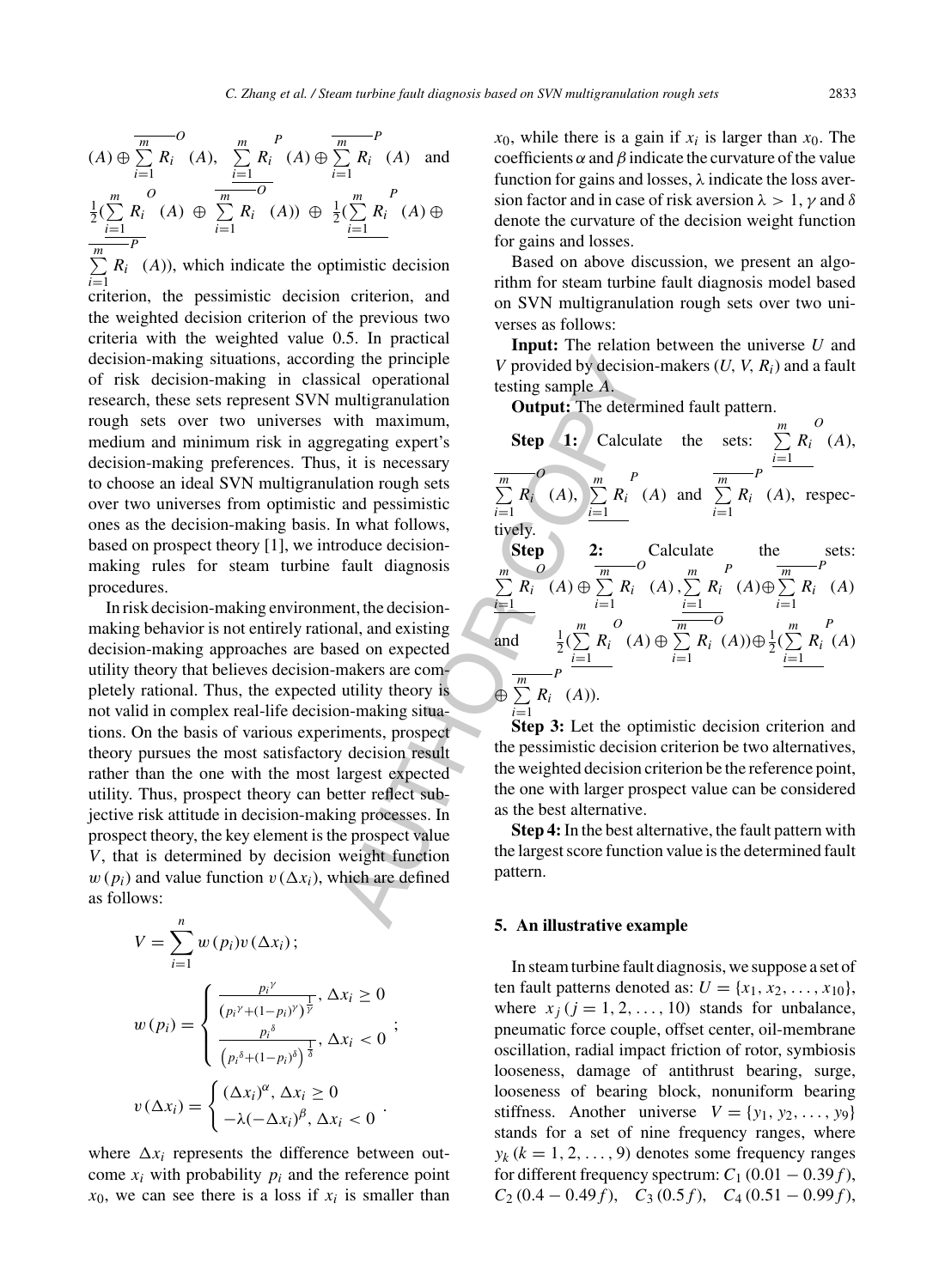formation of the<br>
0] firstly, taking<br>
two universes of A in the<br>
two universes of A in the<br>
two universes of A in the<br>
two universes of A in the<br>
tallue to form the<br>
signal frequency<br>
signal frequency<br>
x and the signal of  $C_5(f)$ ,  $C_6(2f)$ ,  $C_7(3\ -5f)$ ,  $C_8$  (odd times of f),  $C_9$ (high frequency  $> 5f$ ). And the fault testing sample is denoted as A. Then, the system fault knowledge base proposed by Ye [14] can be composed of two kinds of objections related to the steam turbine fault diagnosis. That is, the fault pattern sets and the frequency range sets of the steam turbine. In order to solve problems under group decision-making background, each mechanical engineer could provide their preferences about the system fault knowledge base that is shown as the following Tables 1, 2 and 3. As pointed by Ye [13, 14], the information of the fault knowledge was modeled in [10] firstly, taking an example of steam turbine generator units in a local power plant in China, the authors treated the normalized value of different frequency peak energy amounts on nine bands in vibration signal frequency of each fault pattern as the vague value to form the system fault knowledge base. Then, Ye [13] studied steam turbine fault diagnosis based on fuzzy cross entropy of vague sets according to [10]. Recently, the same author [14] transformed the vague value into the single-valued neutrosophic value according to [13], proposed single-valued neutrosophic similarity measures-based steam turbine fault diagnosis methods. Hence, the data in this paper is originated from [10, 13, 14]. According to the algorithm of the model, we aim to seek the determined fault pattern by utilizing the proposed model.

In steam turbine fault diagnosis, assume that we take a fault testing sample, which is represented by the following information in the form of single-valued neutrosophic sets.

$$
A = \{ \langle y_1, \langle 0, 0, 1 \rangle \rangle, \langle y_2, \langle 0, 0, 1 \rangle \},\
$$

$$
\langle y_3, \langle 0.1, 0, 0.9 \rangle \rangle, \langle y_4, \langle 0.9, 0, 0.1 \rangle \},\
$$

$$
\langle y_5, \langle 0, 0, 1 \rangle \rangle, \langle y_6, \langle 0, 0, 1 \rangle \rangle, \langle y_7, \langle 0, 0, 1 \rangle \},\
$$

$$
\langle y_8, \langle 0, 0, 1 \rangle \rangle, \langle y_9, \langle 0, 0, 1 \rangle \}.
$$

According to Definitions 3.2 and 3.3, we calculate the lower and upper approximations of optimistic and pessimistic SVN multigranulation rough sets over two universes of A in terms of  $(U, V, R_i)$ , respectively.

$$
\sum_{i=1}^{3} R_i (A) = \{ \langle x_1, \langle 0, 0, 0.85 \rangle \},
$$
\n
$$
\langle x_2, \langle 0.69, 0, 0.28 \rangle \rangle, \langle x_3, \langle 0.38, 0, 0.4 \rangle \},
$$
\n
$$
\langle x_4, \langle 0.18, 0, 0.77 \rangle \rangle, \langle x_5, \langle 0.79, 0, 0.18 \rangle \},
$$
\n
$$
\langle x_6, \langle 0.55, 0, 0.37 \rangle \rangle, \langle x_7, \langle 0.88, 0, 0.1 \rangle \},
$$
\n
$$
\langle x_8, \langle 0.68, 0, 0.27 \rangle \rangle, \langle x_9, \langle 0.07, 0, 0.85 \rangle \rangle,
$$
\n
$$
\langle x_{10}, \langle 0.17, 0, 0.77 \rangle \rangle \},
$$

$$
\sum_{i=1} R_i \ (A) = \{ \langle x_1, \langle 0, 0.02, 1 \rangle \},
$$

 $\langle x_2, \langle 0.55, 0.04, 0.3 \rangle \rangle$ ,  $\langle x_3, \langle 0, 0.07, 1 \rangle \rangle$ ,

 $\langle x_4, \langle 0.08, 0.04, 0.89 \rangle \rangle$ ,  $\langle x_5, \langle 0.08, 0.02, 0.88 \rangle \rangle$ ,

| $R_1$    | $y_1$                     | $y_{2}$                   | $y_3$                     | <b>y</b> 4                | $y_5$                     |
|----------|---------------------------|---------------------------|---------------------------|---------------------------|---------------------------|
| $x_1$    | $\langle 0, 0, 1 \rangle$ | $\langle 0, 0, 1 \rangle$ | $\langle 0, 0, 1 \rangle$ | $\langle 0, 0, 1 \rangle$ | (0.85, 0.15, 0)           |
| $x_2$    | $\langle 0, 0, 1 \rangle$ | (0.28, 0.03, 0.69)        | (0.09, 0.03, 0.88)        | (0.55, 0.15, 0.3)         | $\langle 0, 0, 1 \rangle$ |
| $x_3$    | $\langle 0, 0, 1 \rangle$ | $\langle 0, 0, 1 \rangle$ | $\langle 0, 0, 1 \rangle$ | $\langle 0, 0, 1 \rangle$ | (0.3, 0.28, 0.42)         |
| $x_4$    | (0.09, 0.02, 0.89)        | (0.78, 0.04, 0.18)        | $\langle 0, 0, 1 \rangle$ | (0.08, 0.03, 0.89)        | $\langle 0, 0, 1 \rangle$ |
| $x_5$    | (0.09, 0.03, 0.88)        | (0.09, 0.02, 0.89)        | (0.08, 0.04, 0.88)        | (0.09, 0.03, 0.88)        | (0.18, 0.03, 0.79)        |
| $x_6$    | $\langle 0, 0, 1 \rangle$ | (0, 0, 1)                 | $\langle 0, 0, 1 \rangle$ | $\langle 0, 0, 1 \rangle$ | (0.18, 0.04, 0.78)        |
| $x_7$    | $\langle 0, 0, 1 \rangle$ | $\langle 0, 0, 1 \rangle$ | (0.08, 0.04, 0.88)        | (0.86, 0.07, 0.07)        | $\langle 0, 0, 1 \rangle$ |
| $x_8$    | $\langle 0, 0, 1 \rangle$ | (0.27, 0.05, 0.68)        | (0.08, 0.04, 0.88)        | (0.54, 0.08, 0.38)        | $\langle 0, 0, 1 \rangle$ |
| $x_9$    | (0.85, 0.08, 0.07)        | $\langle 0, 0, 1 \rangle$ | (0, 0, 1)                 | $\langle 0, 0, 1 \rangle$ | $\langle 0, 0, 1 \rangle$ |
| $x_{10}$ | $\langle 0, 0, 1 \rangle$ | (0, 0, 1)                 | $\langle 0, 0, 1 \rangle$ | $\langle 0, 0, 1 \rangle$ | $\langle 0, 0, 1 \rangle$ |
| $R_1$    | У6                        | $y_7$                     |                           | $\mathcal{Y}$ 8           | <b>y9</b>                 |
| $x_1$    | (0.04, 0.02, 0.94)        | (0.04, 0.03, 0.93)        |                           | $\langle 0, 0, 1 \rangle$ | $\langle 0, 0, 1 \rangle$ |
| $x_2$    | $\langle 0, 0, 1 \rangle$ | $\langle 0, 0, 1 \rangle$ |                           | $\langle 0, 0, 1 \rangle$ | (0.08, 0.05, 0.87)        |
| $x_3$    | (0.4, 0.22, 0.38)         | (0.08, 0.05, 0.87)        |                           | $\langle 0, 0, 1 \rangle$ | $\langle 0, 0, 1 \rangle$ |
| $x_4$    | $\langle 0, 0, 1 \rangle$ | $\langle 0, 0, 1 \rangle$ |                           | $\langle 0, 0, 1 \rangle$ | $\langle 0, 0, 1 \rangle$ |
| $x_5$    | (0.08, 0.05, 0.87)        | (0.08, 0.05, 0.87)        |                           | (0.08, 0.04, 0.88)        | (0.08, 0.04, 0.88)        |
| $x_6$    | (0.12, 0.05, 0.83)        | (0.37, 0.08, 0.55)        |                           | $\langle 0, 0, 1 \rangle$ | (0.22, 0.06, 0.72)        |
| $x_7$    | (0, 0, 1)                 | (0, 0, 1)                 |                           | (0, 0, 1)                 | (0, 0, 1)                 |
| $x_8$    | $\langle 0, 0, 1 \rangle$ | (0, 0, 1)                 |                           | $\langle 0, 0, 1 \rangle$ | $\langle 0, 0, 1 \rangle$ |
| $x_9$    | $\langle 0, 0, 1 \rangle$ | $\langle 0, 0, 1 \rangle$ |                           | (0.08, 0.04, 0.88)        | $\langle 0, 0, 1 \rangle$ |
| $x_{10}$ | (0.77, 0.06, 0.17)        | (0.19, 0.04, 0.77)        |                           | $\langle 0, 0, 1 \rangle$ | $\langle 0, 0, 1 \rangle$ |

Table 1 Knowledge of system fault given by engineer 1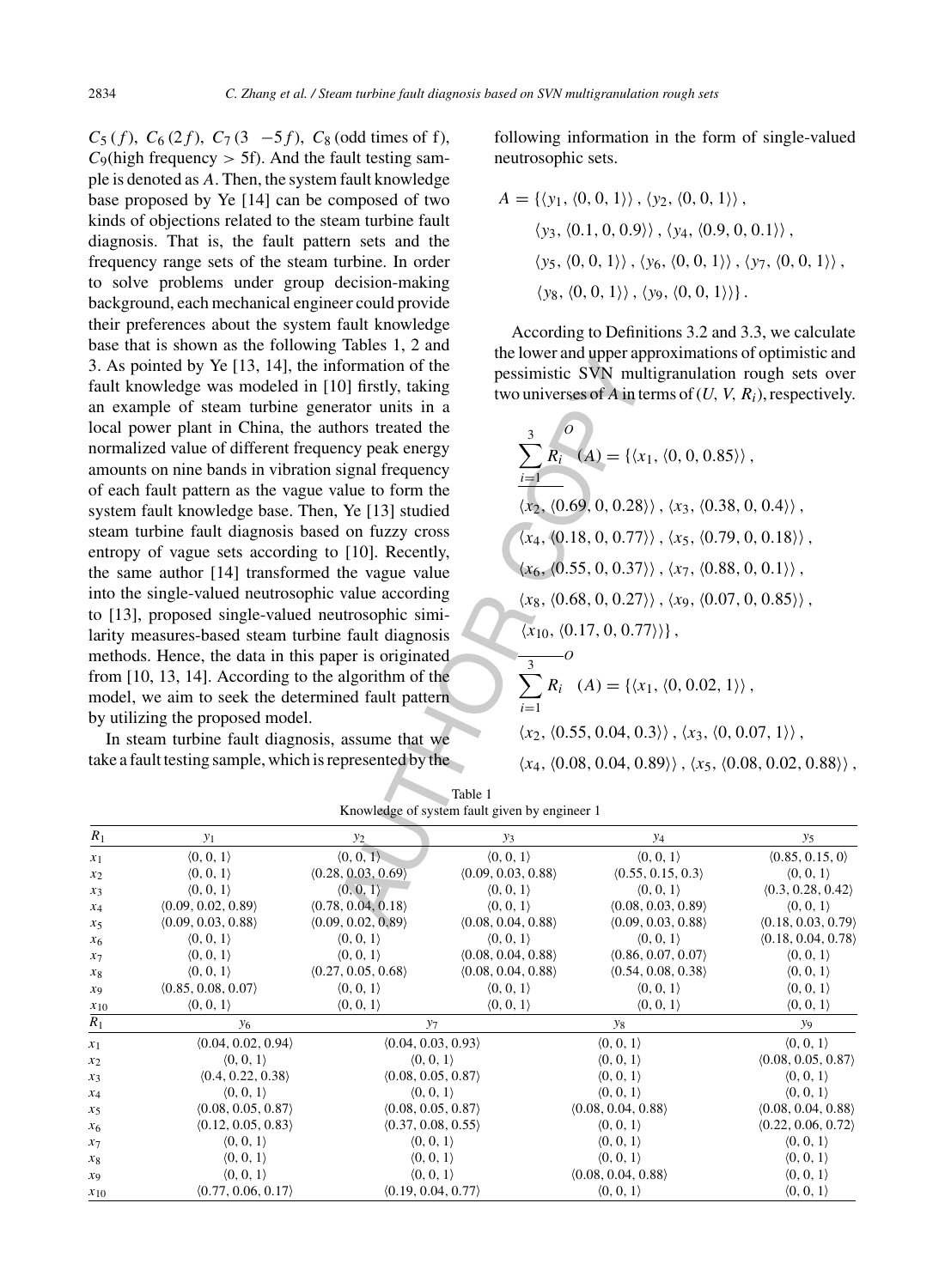| $R_2$            | $y_1$                     | $y_2$                     | $y_3$                     | $y_4$                     | $y_5$                     |  |
|------------------|---------------------------|---------------------------|---------------------------|---------------------------|---------------------------|--|
| $x_1$            | $\langle 0, 0, 1 \rangle$ | $\langle 0, 0, 1 \rangle$ | $\langle 0, 0, 1 \rangle$ | $\langle 0, 0, 1 \rangle$ | (0.86, 0.14, 0)           |  |
| $x_2$            | $\langle 0, 0, 1 \rangle$ | (0.29, 0.02, 0.69)        | (0.08, 0.05, 0.87)        | (0.58, 0.12, 0.3)         | $\langle 0, 0, 1 \rangle$ |  |
| $x_3$            | $\langle 0, 0, 1 \rangle$ | (0, 0, 1)                 | (0, 0, 1)                 | $\langle 0, 0, 1 \rangle$ | (0.32, 0.28, 0.4)         |  |
| $x_4$            | (0.08, 0.03, 0.89)        | (0.77, 0.06, 0.17)        | $\langle 0, 0, 1 \rangle$ | (0.09, 0.06, 0.85)        | $\langle 0, 0, 1 \rangle$ |  |
| $x_5$            | (0.08, 0.04, 0.88)        | (0.09, 0.03, 0.88)        | (0.09, 0.06, 0.85)        | (0.08, 0.03, 0.89)        | (0.19, 0.02, 0.79)        |  |
| x <sub>6</sub>   | $\langle 0, 0, 1 \rangle$ | $\langle 0, 0, 1 \rangle$ | $\langle 0, 0, 1 \rangle$ | $\langle 0, 0, 1 \rangle$ | (0.2, 0.03, 0.77)         |  |
| $x_7$            | (0, 0, 1)                 | $\langle 0, 0, 1 \rangle$ | (0.09, 0.05, 0.86)        | (0.88, 0.06, 0.06)        | (0, 0, 1)                 |  |
| $x_8$            | $\langle 0, 0, 1 \rangle$ | (0.29, 0.04, 0.67)        | (0.1, 0.03, 0.87)         | (0.55, 0.09, 0.36)        | $\langle 0, 0, 1 \rangle$ |  |
| $x_9$            | (0.86, 0.07, 0.07)        | $\langle 0, 0, 1 \rangle$ | $\langle 0, 0, 1 \rangle$ | $\langle 0, 0, 1 \rangle$ | $\langle 0, 0, 1 \rangle$ |  |
| $x_{10}$         | $\langle 0, 0, 1 \rangle$ | $\langle 0, 0, 1 \rangle$ | $\langle 0, 0, 1 \rangle$ | (0, 0, 1)                 | (0, 0, 1)                 |  |
| $\overline{R_2}$ | $y_6$                     | $y_7$                     |                           | $y_8$                     | <b>y</b> 9                |  |
| $x_1$            | (0.06, 0.01, 0.93)        |                           | (0.05, 0.02, 0.93)        | $\langle 0, 0, 1 \rangle$ | (0, 0, 1)                 |  |
| $x_2$            | $\langle 0, 0, 1 \rangle$ |                           | $\langle 0, 0, 1 \rangle$ | $\langle 0, 0, 1 \rangle$ | (0.1, 0.04, 0.86)         |  |
| $x_3$            | (0.42, 0.2, 0.38)         | (0.09, 0.06, 0.85)        |                           | (0, 0, 1)                 | (0, 0, 1)                 |  |
| $x_4$            | $\langle 0, 0, 1 \rangle$ |                           | $\langle 0, 0, 1 \rangle$ | $\langle 0, 0, 1 \rangle$ | $\langle 0, 0, 1 \rangle$ |  |
| $x_5$            | (0.06, 0.07, 0.87)        | (0.08, 0.04, 0.88)        |                           | (0.08, 0.05, 0.87)        | (0.08, 0.06, 0.86)        |  |
| $x_6$            | (0.14, 0.04, 0.82)        | (0.39, 0.06, 0.55)        |                           | (0, 0, 1)                 | (0.21, 0.07, 0.72)        |  |
| $x_7$            | $\langle 0, 0, 1 \rangle$ |                           | $\langle 0, 0, 1 \rangle$ | $\langle 0, 0, 1 \rangle$ | (0, 0, 1)                 |  |
| $x_8$            | $\langle 0, 0, 1 \rangle$ | $\langle 0, 0, 1 \rangle$ |                           | $\langle 0, 0, 1 \rangle$ | $\langle 0, 0, 1 \rangle$ |  |
| $x_9$            | $\langle 0, 0, 1 \rangle$ |                           | $\langle 0, 0, 1 \rangle$ | (0.09, 0.03, 0.88)        | $\langle 0, 0, 1 \rangle$ |  |
| $x_{10}$         | (0.8, 0.04, 0.16)         | (0.2, 0.03, 0.77)         |                           | (0, 0, 1)                 | $\langle 0, 0, 1 \rangle$ |  |

Table 2 The knowledge of system fault given by engineer 2

Table 3 The knowledge of system fault given by engineer 3

| $\overline{R_2}$ | $y_6$                     | $y_7$                     |                                                   | $y_{\rm 8}$               | y <sub>9</sub>            |
|------------------|---------------------------|---------------------------|---------------------------------------------------|---------------------------|---------------------------|
| $x_1$            | (0.06, 0.01, 0.93)        | (0.05, 0.02, 0.93)        |                                                   | $\langle 0, 0, 1 \rangle$ | (0, 0, 1)                 |
| $x_2$            | (0, 0, 1)                 | (0, 0, 1)                 |                                                   | (0, 0, 1)                 | (0.1, 0.04, 0.86)         |
| $x_3$            | (0.42, 0.2, 0.38)         | (0.09, 0.06, 0.85)        |                                                   | (0, 0, 1)                 | (0, 0, 1)                 |
| $x_4$            | (0, 0, 1)                 | $\langle 0, 0, 1 \rangle$ |                                                   | (0, 0, 1)                 | (0, 0, 1)                 |
| $x_5$            | (0.06, 0.07, 0.87)        | (0.08, 0.04, 0.88)        |                                                   | (0.08, 0.05, 0.87)        | (0.08, 0.06, 0.86)        |
| $x_6$            | (0.14, 0.04, 0.82)        | (0.39, 0.06, 0.55)        |                                                   | $\langle 0, 0, 1 \rangle$ | (0.21, 0.07, 0.72)        |
| $x_7$            | $\langle 0, 0, 1 \rangle$ | (0, 0, 1)                 |                                                   | (0, 0, 1)                 | $\langle 0, 0, 1 \rangle$ |
| $x_8$            | $\langle 0, 0, 1 \rangle$ | $\langle 0, 0, 1 \rangle$ |                                                   | (0, 0, 1)                 | (0, 0, 1)                 |
| $x_9$            | $\langle 0, 0, 1 \rangle$ | $\langle 0, 0, 1 \rangle$ |                                                   | (0.09, 0.03, 0.88)        | $\langle 0, 0, 1 \rangle$ |
| $x_{10}$         | (0.8, 0.04, 0.16)         | (0.2, 0.03, 0.77)         |                                                   | $\langle 0, 0, 1 \rangle$ | (0, 0, 1)                 |
|                  |                           |                           |                                                   |                           |                           |
|                  |                           |                           | Table 3                                           |                           |                           |
|                  |                           |                           | The knowledge of system fault given by engineer 3 |                           |                           |
| $R_3$            | $y_1$                     | $y_2$                     | $y_3$                                             | $y_4$                     | $y_5$                     |
| $x_1$            | (0, 0, 1)                 | (0, 0, 1)                 | $\langle 0, 0, 1 \rangle$                         | (0, 0, 1)                 | (0.88, 0.12, 0)           |
| $x_2$            | $\langle 0, 0, 1 \rangle$ | (0.28, 0.04, 0.68)        | (0.06, 0.07, 0.87)                                | (0.6, 0.1, 0.3)           | $\langle 0, 0, 1 \rangle$ |
| $x_3$            | (0, 0, 1)                 | (0, 0, 1)                 | $\langle 0, 0, 1 \rangle$                         | (0, 0, 1)                 | (0.31, 0.3, 0.39)         |
| $x_4$            | (0.08, 0.04, 0.88)        | (0.79, 0.06, 0.15)        | $\langle 0, 0, 1 \rangle$                         | (0.1, 0.04, 0.86)         | (0, 0, 1)                 |
| $x_5$            | (0.08, 0.03, 0.89)        | (0.09, 0.04, 0.87)        | (0.08, 0.05, 0.87)                                | (0.07, 0.03, 0.9)         | (0.2, 0.01, 0.79)         |
| $x_6$            | (0, 0, 1)                 | (0, 0, 1)                 | $\langle 0, 0, 1 \rangle$                         | (0, 0, 1)                 | (0.19, 0.05, 0.76)        |
| $x_7$            | (0, 0, 1)                 | (0, 0, 1)                 | (0.08, 0.05, 0.87)                                | (0.87, 0.07, 0.06)        | (0, 0, 1)                 |
| $x_8$            | (0, 0, 1)                 | (0.28, 0.06, 0.66)        | (0.09, 0.04, 0.87)                                | (0.56, 0.08, 0.36)        | (0, 0, 1)                 |
| $x_9$            | (0.87, 0.07, 0.06)        | (0, 0, 1)                 | (0, 0, 1)                                         | (0, 0, 1)                 | (0, 0, 1)                 |
| $x_{10}$         | $\langle 0, 0, 1 \rangle$ | $\langle 0, 0, 1 \rangle$ | $\langle 0, 0, 1 \rangle$                         | $\langle 0, 0, 1 \rangle$ | $\langle 0, 0, 1 \rangle$ |
| $\overline{R_3}$ | $y_6$                     | $y_7$                     |                                                   | $y_8$                     | y <sub>9</sub>            |
| $x_1$            | (0.06, 0.02, 0.92)        | (0.05, 0.03, 0.92)        |                                                   | (0, 0, 1)                 | (0, 0, 1)                 |
| $x_2$            | (0, 0, 1)                 | (0, 0, 1)                 |                                                   | $\langle 0, 0, 1 \rangle$ | (0.08, 0.06, 0.86)        |
| $x_3$            | (0.43, 0.19, 0.38)        | (0.1, 0.07, 0.83)         |                                                   | $\langle 0, 0, 1 \rangle$ | $\langle 0, 0, 1 \rangle$ |
| $x_4$            | $\langle 0, 0, 1 \rangle$ | $\langle 0, 0, 1 \rangle$ |                                                   | $\langle 0, 0, 1 \rangle$ | $\langle 0, 0, 1 \rangle$ |
| $x_5$            | (0.07, 0.06, 0.87)        | (0.09, 0.04, 0.87)        |                                                   | (0.09, 0.05, 0.86)        | (0.09, 0.07, 0.84)        |
| $x_6$            | (0.13, 0.05, 0.82)        | (0.4, 0.06, 0.54)         |                                                   | $\langle 0, 0, 1 \rangle$ | (0.22, 0.08, 0.7)         |
| $x_7$            | (0, 0, 1)                 | (0, 0, 1)                 |                                                   | $\langle 0, 0, 1 \rangle$ | $\langle 0, 0, 1 \rangle$ |
| $x_8$            | (0, 0, 1)                 | (0, 0, 1)                 |                                                   | (0, 0, 1)                 | (0, 0, 1)                 |
| $x_9$            | $\langle 0, 0, 1 \rangle$ | $\langle 0, 0, 1 \rangle$ |                                                   | (0.07, 0.04, 0.89)        | $\langle 0, 0, 1 \rangle$ |
| $x_{10}$         | (0.81, 0.04, 0.15)        | (0.21, 0.04, 0.75)        |                                                   | (0, 0, 1)                 | (0, 0, 1)                 |

 $\langle x_{6},\langle 0, 0.05, 1\rangle\rangle$  ,  $\langle x_{7},\langle 0.86, 0.05, 0.1\rangle\rangle$  ,  $\langle x_8, \langle 0.54, 0.04, 0.38 \rangle \rangle$ ,  $\langle x_9, \langle 0, 0.04, 1 \rangle \rangle$ ,

 $\langle x_{10}, \langle 0, 0.04, 1 \rangle \rangle$ ,

$$
\sum_{i=1}^{3} R_i \left( A \right) = \{ \langle x_1, \langle 0, 0, 0.88 \rangle \},
$$

 $\langle x_2, \langle 0.68, 0, 0.29 \rangle \rangle$ ,  $\langle x_3, \langle 0.38, 0, 0.43 \rangle \rangle$ ,

 $\langle x_4, \langle 0.15, 0, 0.79 \rangle \rangle, \langle x_5, \langle 0.79, 0, 0.2 \rangle \rangle,$  $\langle x_6, \langle 0.54, 0, 0.4 \rangle \rangle$ ,  $\langle x_7, \langle 0.86, 0, 0.1 \rangle \rangle$ ,  $\langle x_8, \langle 0.66, 0, 0.29 \rangle \rangle$ ,  $\langle x_9, \langle 0.06, 0, 0.87 \rangle \rangle$ ,  $\langle x_{10}, \langle 0.15, 0, 0.81 \rangle \rangle$ , 3  $-P$ 

$$
\sum_{i=1} R_i \ (A) = \{ \langle x_1, \langle 0, 0.01, 1 \rangle \},
$$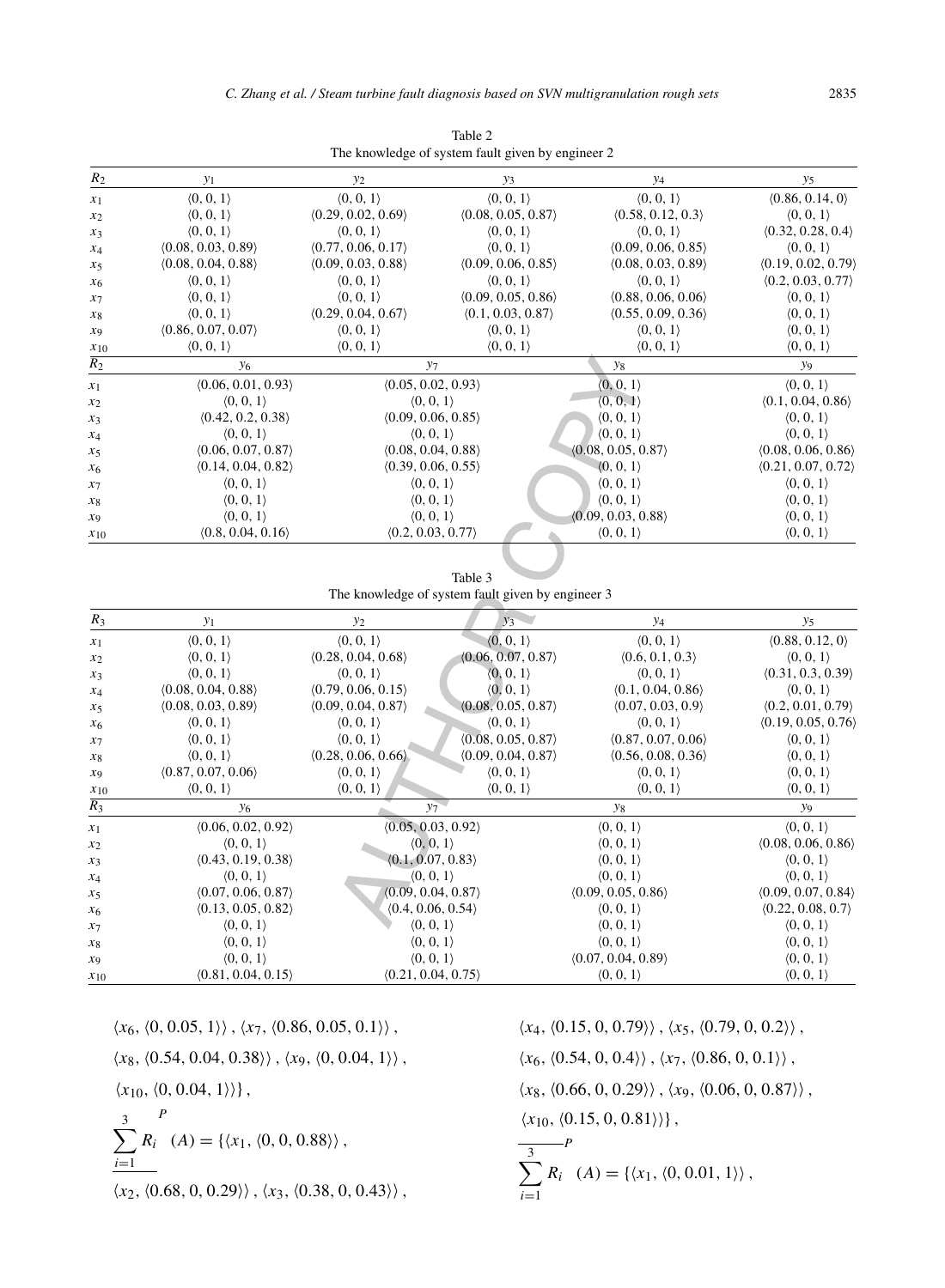$\langle x_2, \langle 0.6, 0.02, 0.3 \rangle \rangle$ ,  $\langle x_3, \langle 0, 0.05, 1 \rangle \rangle$ ,  $\langle x_4, \langle 0.1, 0.02, 0.85 \rangle \rangle$ ,  $\langle x_5, \langle 0.09, 0.01, 0.85 \rangle \rangle$ ,  $\langle x_6, \langle 0, 0.03, 1 \rangle \rangle$ ,  $\langle x_7, \langle 0.88, 0.04, 0.1 \rangle \rangle$ ,  $\langle x_8, \langle 0.56, 0.03, 0.36 \rangle \rangle$ ,  $\langle x_9, \langle 0, 0.03, 1 \rangle \rangle$ ,  $\langle x_{10}, \langle 0, 0.03, 1 \rangle \rangle$ .

 $\frac{m}{n}$ <br>  $\sum_{i=1}^{m} R_i$  (A)  $\oplus$  is by utilizing the procedure the effectiveness of the case study has been st<br>
and sider the attribute red measures and topolog<br>  $\sum_{i=1}^{m} R_i$  (A)  $\oplus$  interesting to the proposed red Based on above results, we further calculate the sets:  $\sum_{m=1}^{m}$  $\sum_{i=1}$ Ri  $\begin{array}{c}\n O \\
 \hline\n (A) \oplus \sum\nolimits_{n=1}^{m} \n \end{array}$  $\sum_{i=1}$ Ri  $\begin{matrix} 0 \\ (A) \end{matrix}, \ \frac{m}{\sum}$  $\sum_{i=1}$ Ri P  $(A) \oplus$  $\frac{m}{\sum}$  $\sum_{i=1}$ Ri P (A) and  $\frac{1}{2}(\sum_{n=1}^{m}$  $\sum_{i=1}$ Ri  $\begin{array}{c}\n O \\
 \hline\n (A) \oplus \sum\nolimits_{n=1}^{m} \n \end{array}$  $\sum_{i=1}$ Ri  $\overline{o}$  $(A)) \oplus$  $\frac{1}{2}(\sum_{i=1}^{m}$  $\sum_{i=1}$ Ri  $P$ <sup>m</sup> $(A) \oplus \sum$  $\sum_{i=1}$ Ri  $\bar{F}$  $(A)$ ). Then, suppose that  $\sum^m$  $\sum_{i=1}$ Ri  $\begin{array}{c}\n O \\
 \hline\n (A) \oplus \sum\nolimits_{n=1}^{m} \n \end{array}$  $\sum_{i=1}$ Ri  $\begin{array}{cc} (A) & \text{and} & \sum^m \\ (A) & \text{and} & \sum^m \end{array}$  $\sum_{i=1}$ Ri P  $(A) \oplus$  $\frac{m}{\sum}$  $\sum_{i=1}$ Ri P (A) are two alternatives, the weighted decision criterion is the reference point. In prospect theory, Kahneman and Tversky [1] experimentally determined the values of parameters:  $\alpha = \beta = 0.88$ ,  $\lambda = 2.25$ ,  $\gamma = 0, 61, \delta = 0.69$ , which are consistent with empirical data. And we suppose the probability of each fault pattern occurs is equal, i.e.,  $p_i = 0.1$ . According to the prospect value function, we can obtain the prospect value of the optimistic decision criterion is  $V = 0.0267$ , while the prospect value of the pessimistic decision criterion is  $V = 0.0435$ . Thus, the pessimistic decision criterion can be considered as the best alternative. Finally, in the pessimistic decision criterion, the ranking result of all fault patterns is:  $x_7 > x_2 > x_8 > x_5 > x_6 >$  $x_3 > x_4 > x_{10} > x_9 > x_1$ . That is, the vibration faults of the steam turbine generator unit are originated from damage of antithrust bearing  $(x_7)$  at first, next pneumatic force couple  $(x_2)$ , and then surge  $(x_8)$ , and so on. Compared with other existing works, the proposed decision-making approach can reflect the risk attitude of decision-makers well, that overcomes the drawback of expected utility theory. And SVN multigranulation rough sets over two universes take advantages of both single-valued neutrosophic sets and multigranulation rough sets theories, decision-makers can better depict the uncertain preferences and aggregate several experts' opinions, which is more in consistent with practical decisions-making. Thus, the proposed method provides a framework for fault diagnosis under risk and uncertainty.

## **6. Conclusions**

Aiming at combining the theories of multigranulation rough sets over two universes with single-valued neutrosophic sets, we put forward SVN multigranulation rough sets over two universes in this paper. In the framework of the proposed model, we have investigated basic definitions of SVN multigranulation rough sets over two universes. Then, we have developed a general approach to decision-making within the background of steam turbine fault diagnosis by utilizing the proposed model. At last, to verify the effectiveness of the decision-making approach, a case study has been studied. As future work, we consider the attribute reduction approaches, uncertainty measures and topological structures of the proposed rough set model. It is also meaningful to further investigate the proposed rough set model under interval neutrosophic environment and apply it to data mining and knowledge discovery.

## **Acknowledgments**

This work was support by the National Natural Science Foundation of China (Nos. 61272095, 61303107, 61432011, 61573231, 61672331, U1435212), Natural Science Foundation of Shanxi (No. 201601D021076) and Shanxi Science and Technology Infrastructure (No. 2015091001-0102).

## **References**

- [1] A. Tversky and D. Kahneman, Advances in prospect theory: Cumulative representation of uncertainty, *Journal of Risk* & *Uncertainty* **5**(4) (1992), 297–323.
- [2] B.Z. Sun, W.M. Ma and H.Y. Zhao, A fuzzy rough set approach to emergency material demand prediction over two universes, *Applied Mathematical Modelling* **37**(10) (2013), 7062–7070.
- [3] B.Z. Sun and W.M. Ma, Multigranulation rough set theory over two universes, *Journal of Intelligent* & *Fuzzy Systems* **28**(3) (2015), 1251–1269.
- [4] C. Zhang, D.Y. Li and J.Y. Liang, Hesitant fuzzy linguistic rough set over two universes model and its applications, *International Journal of Machine Learning* & *Cybernetics* (2016), 1–12, doi:10.1007/s13042-016-0541-z
- [5] C. Zhang, D.Y. Li and R. Ren, Pythagorean fuzzy multigranulation rough set over two universes and its applications in merger and acquisition, *International Journal of Intelligent Systems* **31**(9) (2016), 921–943.
- [6] C. Zhang, D.Y. Li and Y. Yan, A dual hesitant fuzzy multigranulation rough set over two-universe model for medical diagnoses, *Computational and Mathematical Methods in Medicine* **2015**(5) (2015), 1–12.